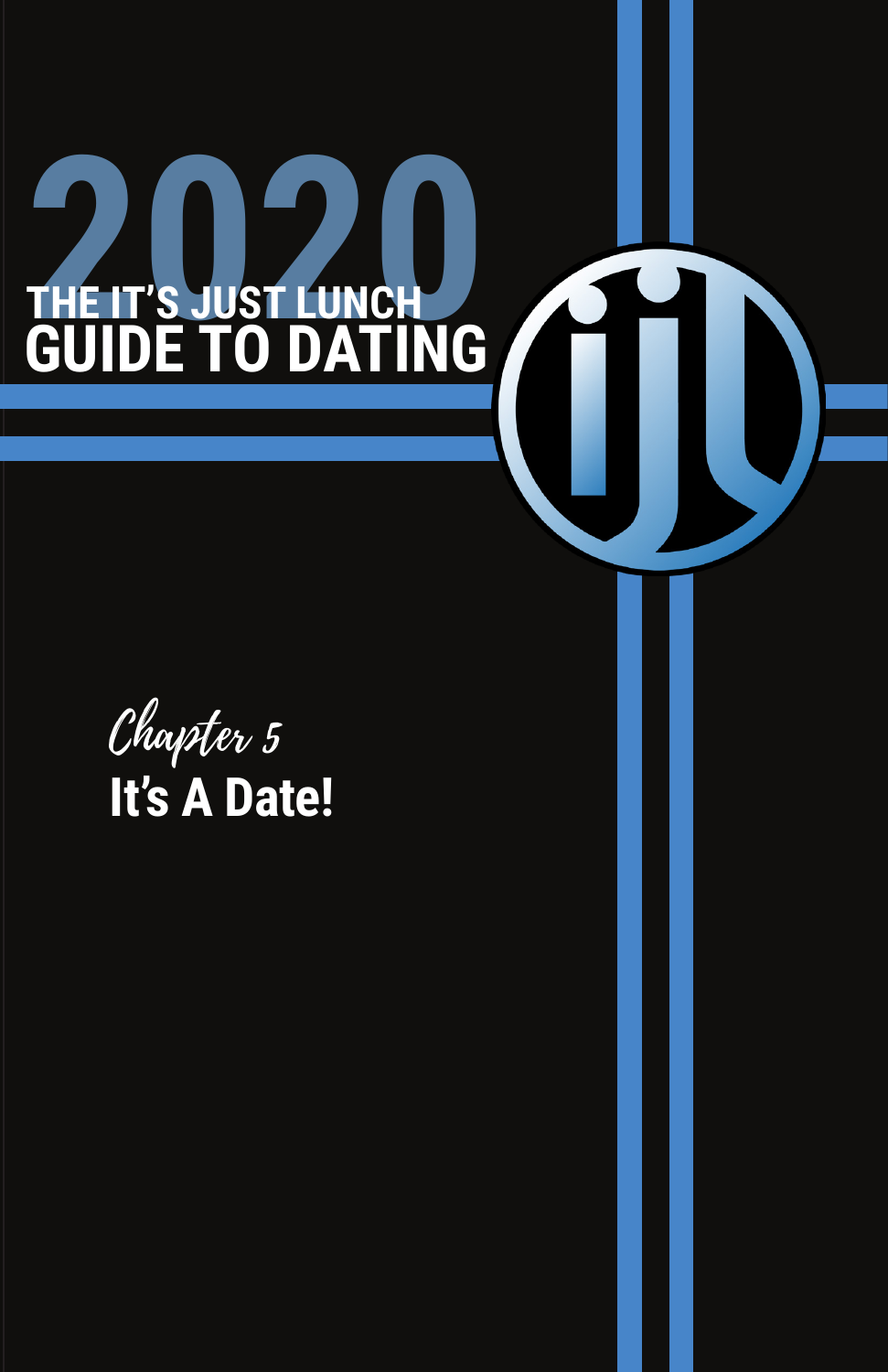# Chapter 5 IT'S A DATE!

Alright! You've got a date. You mustered up the courage to suggest a get-together and got a "yes." Don't you feel good? Yes… No? Well, chances are you could be slightly delirious at this point. It's perfectly natural to be nervous about looking good or anticipating that first kiss. Then there's the possibility of finding true love; one thing could lead to another and before you know it... — enough! Stay grounded but enthusiastic. There are two things you need to decide right now: What to do on your date (if you did the asking), and what to wear.

# **Where to Go**

Figuring out the best place to go on a first date can be a bit daunting. If you're an It's Just Lunch member we set up the first date for you to make it easy. We pick the restaurant, we make the reservation and arrangements with your date, and all you need to do is show up.

If you're arranging the date yourself, you may think that you should do something impressive or unique. But in our experience

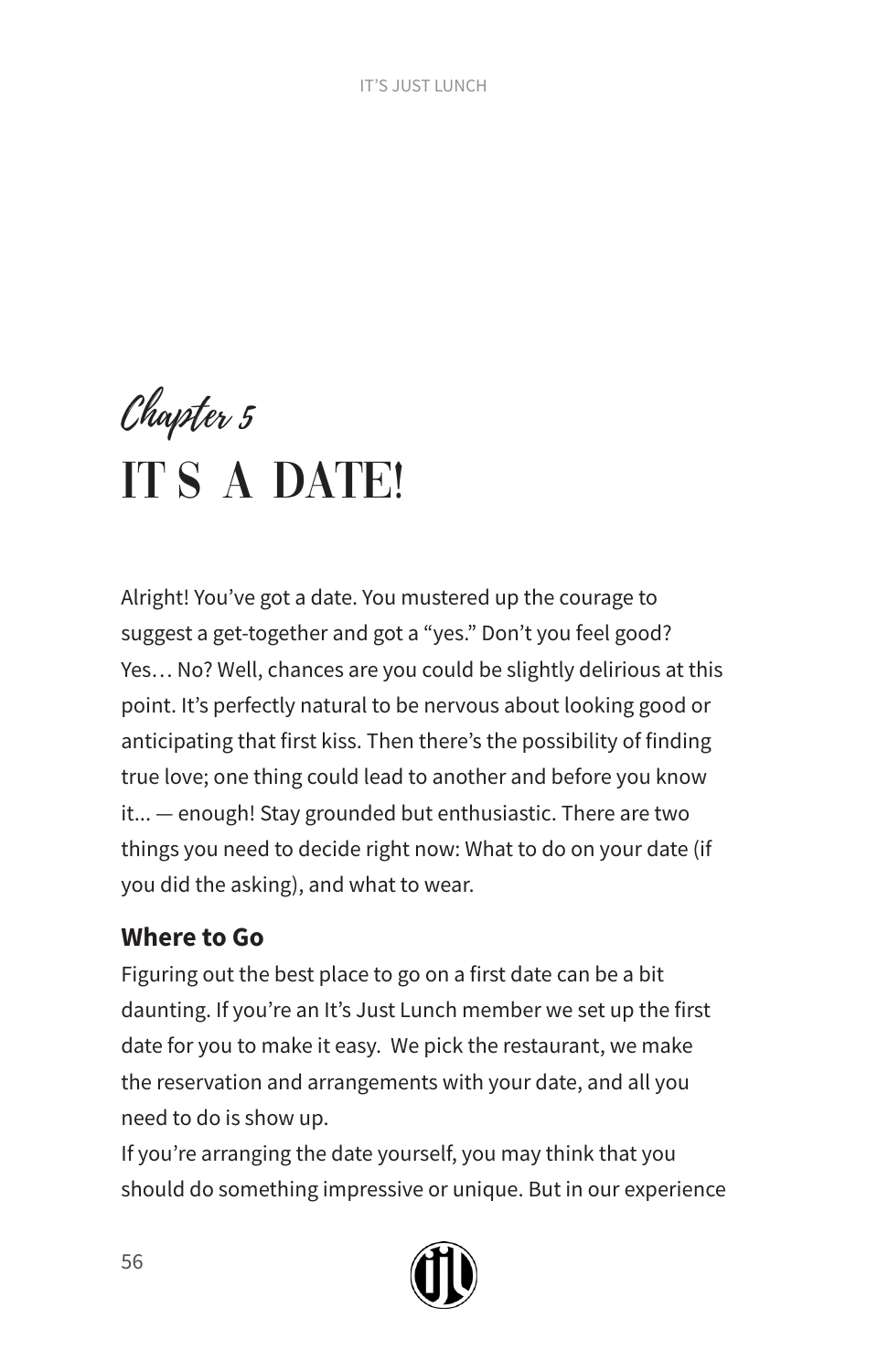— and that would be millions of first dates — simple and casual is always better when you're meeting someone for the first time. Choose a place where you feel comfortable and familiar, so you don't waste time trying to figure out the lay of the land or that 20-page Japanese menu. This way, you can relax and focus on your date.

The purpose of a first date is to get to know each other better, so it's important to find a venue that isn't too distracting or too loud — somewhere you can have a nice, cozy chat without trying to compete with the sound system.

### *Lunch or Coffee Date*

If it's a blind date or you're not sure how you feel about the person, keep it low pressure and go for coffee, lunch, or brunch. If you meet for lunch, you can use the excuse of having to get back to work if the date is a flop. And if it's fun, you can arrange to meet again and do something more exciting.

#### *After-Work Drinks*

This is another low-commitment, low-cost date that will allow you the option of continuing with dinner if things go well. Or you can call it a night after one drink — say you've got dinner plans elsewhere or you need to get an early start in the morning. Word to the wise: Alcohol on an empty stomach can cloud your judgment, so stick to one or two drinks.

### *Drinks and Dinner*

Going out for dinner is a popular option for a first date, but one we don't recommend, especially if you don't know the person at all. Dinner puts you on the spot. If the two of you don't really "click," you're forced to sit and face each other while making polite chit-chat.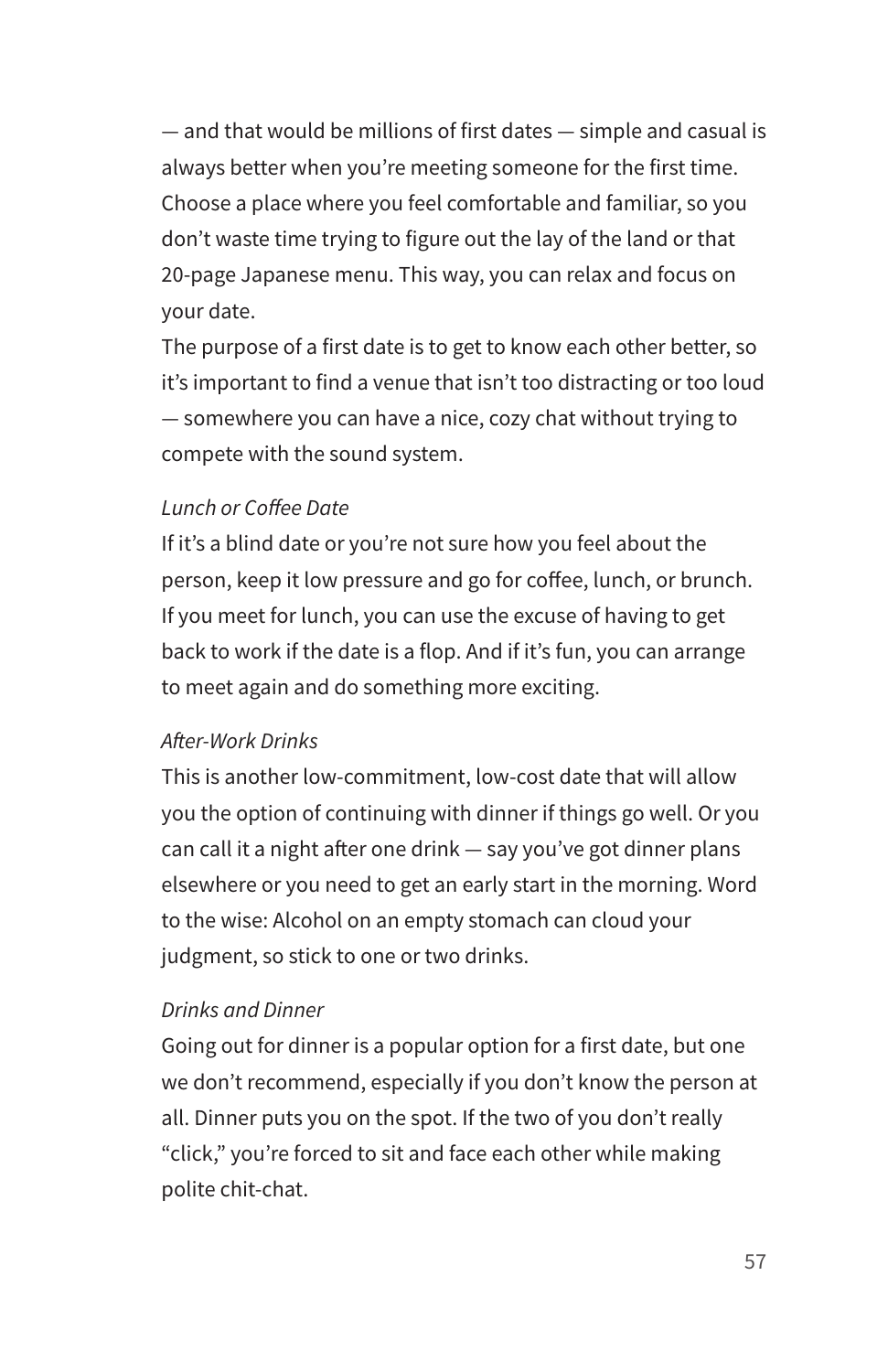# **Dress to Impress**

Once you've agreed on a time and place for your date, it's time to figure out what to wear.

Though clothes can never be a substitute for self- confidence or a positive attitude, they can go a long way in making a good impression and give you a head start on landing a second date. What's most important about dressing for a first date is wearing something that you feel comfortable in, both physically and mentally. Just reach for your favorite confidence-boosting outfit that makes you feel like a million bucks.

# **WOMEN**

## *Keep It Simple*

What fashion works best for a first date? Keep your overall style simple and stay away from anything extreme—remember less is better! Dress for the "date occasion": the attire you would wear to a trendy restaurant on a weekend is different than meeting someone for cocktails after work. Always wear pieces that reflect your personality or lifestyle and enhance your physique!

## *Get Some Advice*

Should you need assistance with "your look", find a fashion stylist to assist you. A great stylist will be mindful of your lifestyle yet make you look fabulous! Have at least six outfits to wear for various date occasions. Select clothes that make you feel attractive and confident, that best represent your personality and lifestyle. You want to wear pieces that make you feel secure, relaxed and comfortable.

### *Details*

The right clothing might not change your life, but it can change

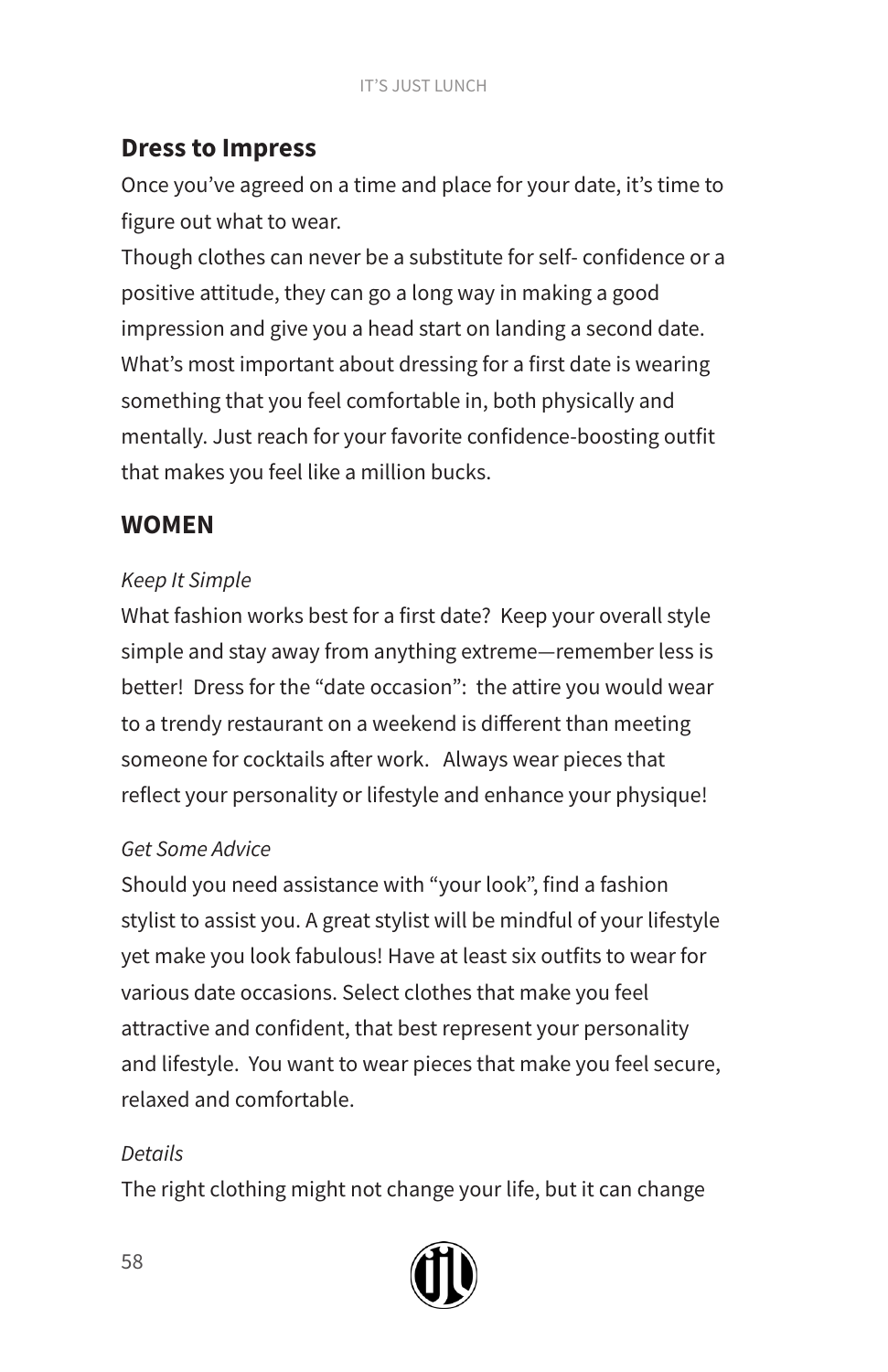your attitude! The best thing you can wear on a first date is confidence, however, wearing specific pieces or fabrics will make you feel special about "you". Anything from a silk or satin fitted blouse, camisole or dress. Also, wearing the correct undergarments that are comfortable, well fitting and enhancing are essential.

Shoes can "make" an outfit! Heels look great whether paired with a dress or jeans. You should have several pairs of high heels, strappy sandals and/or wedges with some height. Also, match with the correct handbag: a large work bag is fine for meeting after work but a small clutch or cross body should be accessorized for other date times. Jewelry should be kept to a minimum, a simple necklace and one statement ring, or do the earrings/bracelet approach. Once again, less is more!

#### *Accentuate the Positive*

Regardless of your age, accentuate your best feature! Great Legs? Arms? Waist?

Whether you have a few extra pounds or are very slender, there is something about you that is great and should be showcased. A fashion stylist can step in to let you know what pieces will look fabulous on you and accentuate your positive physical features (and of course at It's Just Lunch we have stylists that work with our clients when requested).

#### *Beauty*

Flushed, dewy skin; moist, soft lips; soft, easy hair. Occasionally, a dramatic, smokey eye or a scarlet lip can work. A black eye pencil can transform a natural face into a stylish one or go with a strong lip and apply a bold color, but keep the rest of your make up natural. We suggest you keep your makeup to a minimum and focus on your lips and hair—shiny and glossier for both. You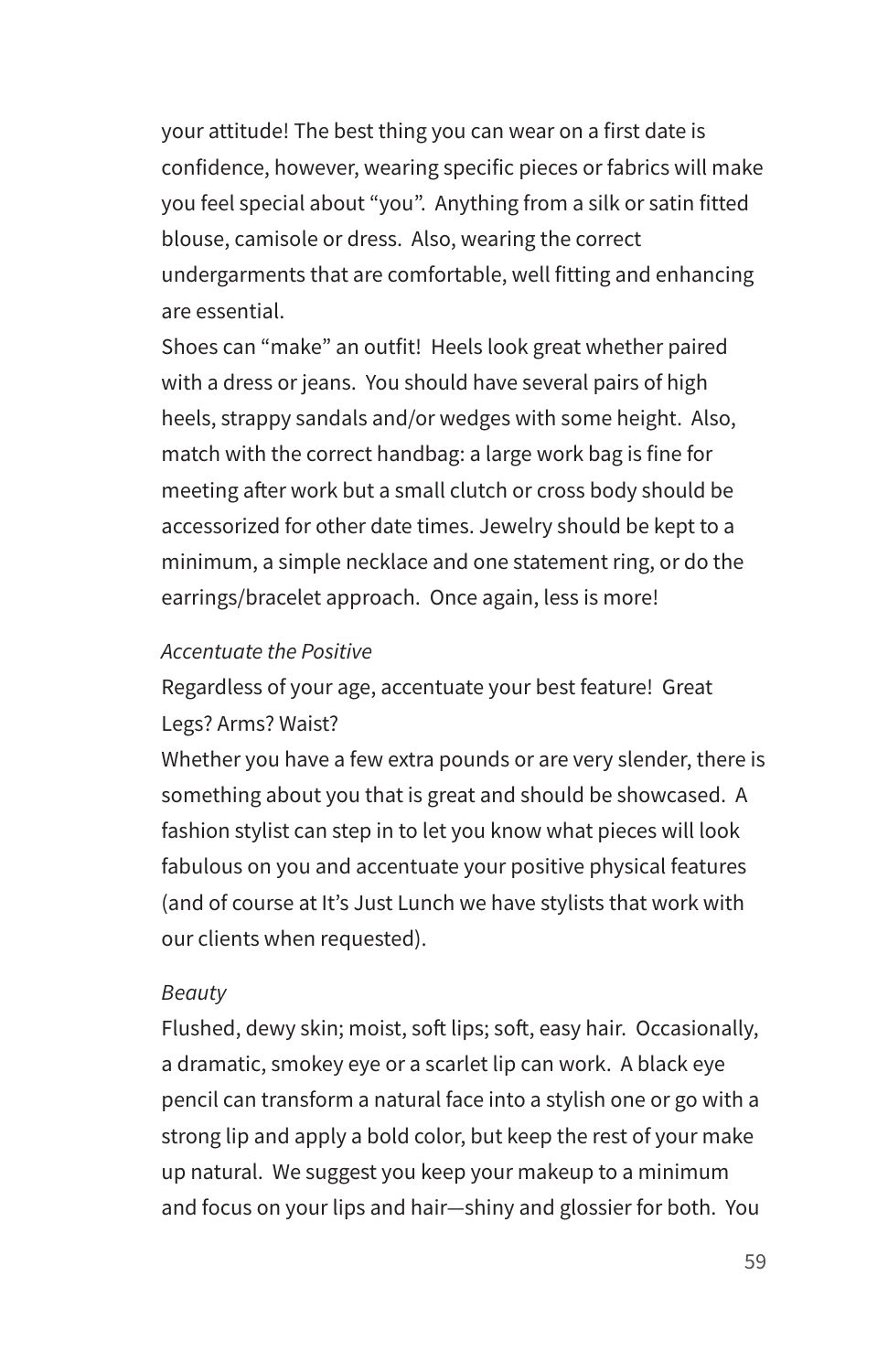#### IT'S JUST LUNCH

want to feel confident, so stick with the colors you typically wear. Everyone is indulging in make overs—and why not? It can lighten your spirits! Most upscale salons or department stores provide make up consultations and services. Tap into that resource and see what makes you feel great! A professional in that field knows what makeup will enhance your facial features.

Manicure and pedicures are recommended. Softer more natural colors always work but a bold color can also make a statement. Nothing more flattering than a great pedicure in strappy sandals or a manicure that shows that you care about your appearance.

*Find your scent!* A perfume that is subtle and lifts your spirits. Aroma is an integral part of how we feel and what our date is sensing about us. Wear a perfume lightly and find a scent that says "this is me"!

Lastly, make sure your teeth are brushed and that your breath is fresh. Dental hygiene is a necessary part of "your look" and will make you feel more confident and healthy. Men love a desirable smile!

# **MEN**

A few simple fashion rules ensure great style and keep you ahead of your game! Your wardrobe should include looks that go from business, casual, trendy to sporty.

# *Essential Pieces*

Necessary wardrobe items which need to be in your closet include: dress slacks, dress jeans, a sport coat, dress shirts, a white button up casual shirt, dress t-shirts, a pullover sweater and a polo shirt. Shoe styles should include: dress, trendy casual and sporty. Integral necessities also include matching belts, a fabulous watch and wallet.